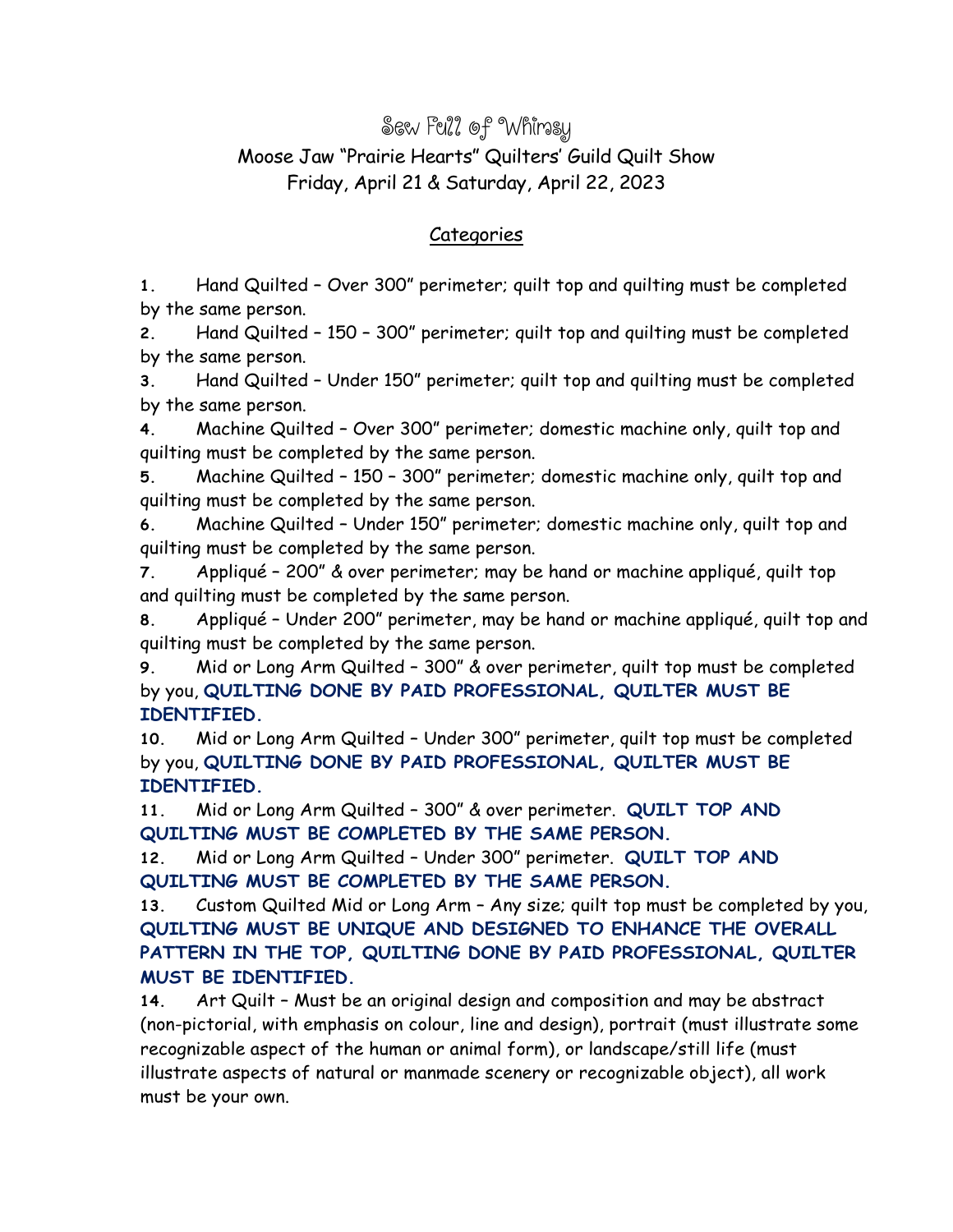**15.** New Generation – Under 18 years of age; any size; any technique; can be quilted on a domestic, sit down or stand up mid/long arm machine by the person who made the quilt with **MINIMAL** adult help.

**16.** Beginner – Any size; any technique; may be part of a beginner or learn to quilt workshop or class. Must have started quilting within the last five years. **ALL WORK MUST BE YOUR OWN.**

**17.** First Time Entry to Our Show – Any size; any technique. All work must be your own.

**18.** Senior Quilt – Any size; any technique; must be made by a quilter 75 years or older; must have been made within the past four years and not been shown in any Moose Jaw Prairie Hearts Quilt Show.

**19.** Friendship or Group Quilt – Hand Quilted – Any size; work on this quilt is that of more than two people (i.e. block exchange, round robin, group exchange, etc.); names of all who contributed to the quilt should be on the label.

**20.** Friendship or Group Quilt – Machine Quilted – Any size; work on this quilt is that of more than two people (i.e. block exchange, round robin, group exchange, etc.); names of all who contributed to the quilt should be on the label.

**21.** Scrap Quilt – 300" & over perimeter; any technique and must contain a large variety of scrap fabrics.

**22.** Scrap Quilt – Under 300" perimeter; any technique and must contain a large variety of scrap fabrics.

**23.** Varied Techniques – Any size; includes but not limited to: hand piecing, English paper piecing, crazy quilts, hand embroidery, Battenburg lace, thread painting, machine embroidery, etc. **NO 3-D OBJECTS OR CLOTHING**.

**24.** Collage Quilt – Any size; all work must be your own; can be from a pattern or your own design.

**25.** Modern Quilt – 200" & over perimeter; must include but not limited to: the use of bold colours and prints, high contrast and graphic areas of solid colour,

improvisational piecing, minimalism, expansive negative space and alternate grid work. **26.** Modern Quilt – Under 200" perimeter; must include but not limited to: the use of bold colours and prints, high contrast and graphic areas of solid colour,

improvisational piecing, minimalism, expansive negative space and alternate grid work. **27.** Recycled Materials Quilt – Any size; **no garments or 3-D objects**; 50% of the fabrics must come from a recycle source (i.e. bedspreads, ties, coats, draperies, etc.),

please indicate the recycle source.

**28.** Purse or Bag – Any size; **MUST** have visible quilting on at least 50% of the exterior of the piece, all work must be your own.

**29.** Miniature Quilt – less than 96" perimeter, may be pieced (if pieced maximum 4" block size) or appliquéd. All work must be your own

**30.** Paper Pieced Quilt – Any size; the majority of the quilt must have used a paper piecing technique.

**31.** Table/Bed Runner or Table Topper – Any size; any technique.